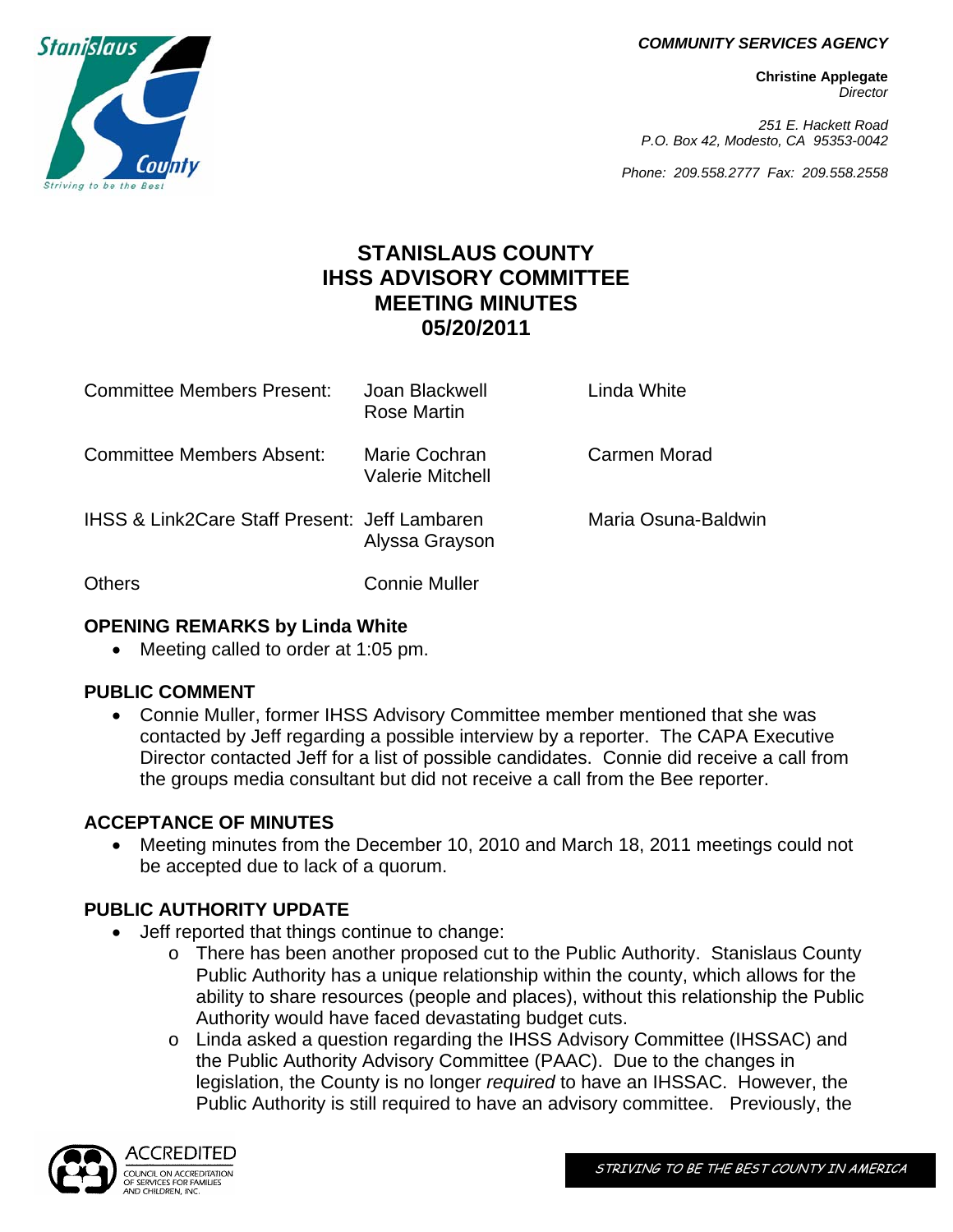IHSSAC was meeting the requirements for both entities. Since the County is no longer required to have an advisory committee, it will be up to the Board of Supervisors to decide whether or not they would like to continue to have an advisory committee. Even if the Board of Supervisors decides not to have an advisory committee, the Public Authority will still be required to have an advisory committee. Until the final budget deal is done, the IHSSAC will continue. After passage of the complete budget, Jeff will develop options and recommendations for the Board of Supervisors. Some of the questions that will need to be answered include how often and how long the committee would meet, whether a stipend would be available, and what would be required of the committee. Jeff will obtain further details.

## **STATE BUDGET UPDATE**

 On March 24, 2011, the Governor signed the Budget Trailer bill Assembly Bill (AB) 72, which contained information about changes in the IHSS program. Collectively AB 72 and AB 97 solved about half of the State's \$25 billion budget deficit. The Governor wanted to present a tax extension plan to the voters which would solve the other half of the State's budget deficit. In order to put the tax extension plan on the June ballot, the Governor needed Republican support. The Governor did not get the needed support and other options are now being considered. There was some good budget news, the State has received more in revenue than expected, reducing the budget deficit to \$9.6 billion.

## **LEGISLATIVE UPDATE**

- As part of AB 72, the State developed a plan to reduce Medi Cal costs. The plan calls for the use of medication dispensers for Medi-Cal individuals who have multiple medications and have compliance issues. The plan is expected to save as much as \$140 million by reducing the costs of medication-related hospital visits. If it is found that this program is unsuccessful, then they will go back and cut \$140 million from the IHSS program.
- Provider Tax, which was enacted last year, as a way to draw down additional federal revenue has yet to be implemented. The State is still working with the federal government on implementation issues.
- The across-the-board 3.6% cut in IHSS Recipient hours went into effect February 1, 2011. All IHSS Recipients received a 3.6% reduction in their Authorized Hours.
- Community First Choice Option (CFCO) will allow states to receive additional federal funding for some of the IHSS activities that are currently provided.
- Medical/Physician's certification will be required for all cases. Each new case will require the medical evaluation form be received prior to the Recipient being approved. Existing cases will require the medical evaluation form to be completed during the annual reassessment.

## **ACTION PLANNING FOR 2011**

 The Committee's meeting schedule was discussed. The Committee currently meets 4 times per year. Jeff discussed with the Committee the possibility of meeting twice per year, but making the meetings longer and having a presentation or project goal for the